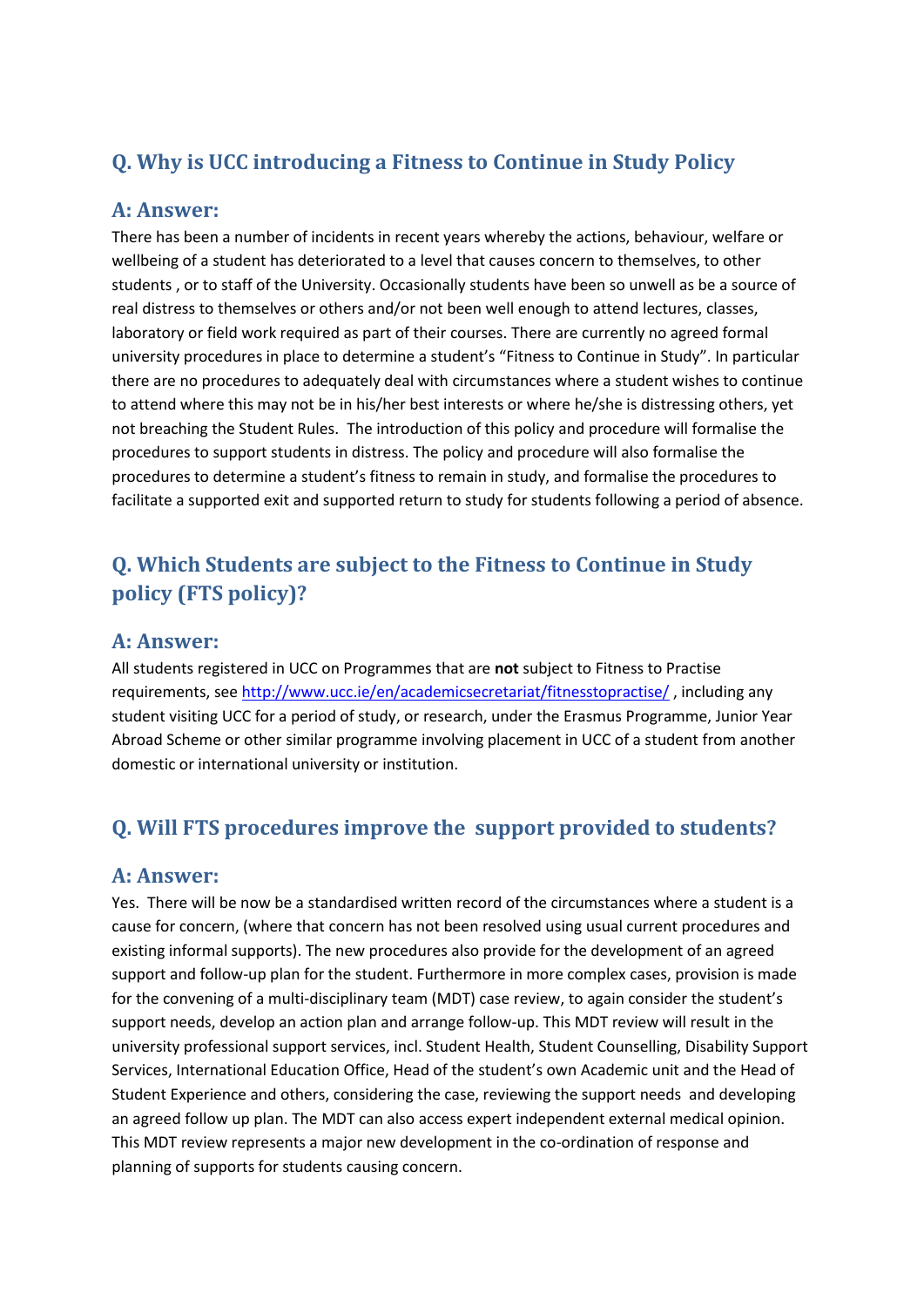# **Q. How was the Fitness to Continue in Study Policy Developed?**

#### **A: Answer:**

A working group was established by the Head of Student Experience and a desktop exercise conducted to review Fitness to Study policies from 15 Universities in UK and NI. The exercise also involved analysis of a comparative study of these policies conducted by King's College in London, which was in the process of developing a FTS policy and procedure. The elements common to the majority of these policies were identified and underlying principles considered. These were then incorporated into the Draft policy and sent to the University Solicitor's for comment, amendment and approval. The policy has been considered by Academic Board which made a number of recommendations that are incorporated into this draft, where possible. Academic Board also recommended that a briefing session for Heads of School/Academic unit be arranged. This was held on Monday 26<sup>th</sup> May 2014.

# **Q. What key elements were identified as being common to most policies reviewed?**

#### **A: Answer:**

The following key elements were identified as common and desirable in a FTS policy

- Examples of circumstances where a student's fitness to study may be a concern
- A range of levels of response, escalating according to the level of concern
- Procedures for Emergency situations/Emergency responses
- Procedures for assessment of Fitness to Study, including obtaining expert external opinion
- Procedures for identifying support needs and development of a follow-up plan
- Example outcomes from each level of response
- A clear statement of the importance of Data Protection/Confidentiality
- Clarity around the relationship with existing University policies and procedures
- A Right of Appeal
- A Right of suspension/temporary exclusion where safety concerns exist
- Return to Study Procedures

# **Q. What key principles were identified as being common to most policies reviewed?**

#### **A: Answer:**

The following key principles were identified

- The importance of separating Fitness to Continue in Study from Disciplinary Procedures
- The importance of ensuring there are formal support procedures in place
- The importance of adequate recording and tracking procedures to ensure no-one "falls through the cracks"
- That centralising the procedures leads to reduced variability in the application of procedures
- That centralising the procedures leads to greater retained learning for those applying he procedures